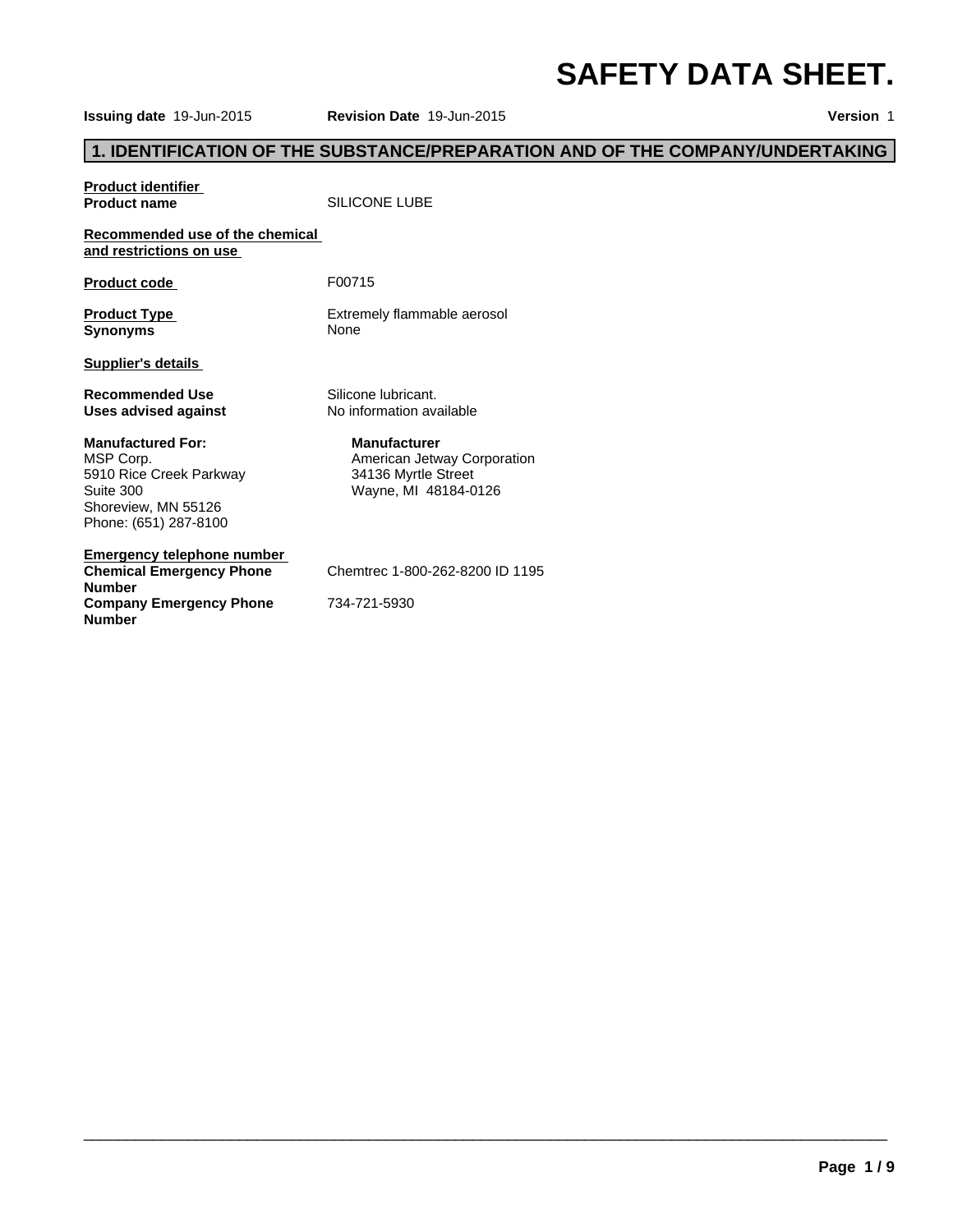# **2. HAZARDS IDENTIFICATION**

#### **Classification**

| Skin corrosion/irritation                        | Category 2     |
|--------------------------------------------------|----------------|
| Serious eye damage/eye irritation                | Category 2B    |
| Specific target organ toxicity (single exposure) | Category 3     |
| Aspiration toxicity                              | Category       |
| Flammable aerosols                               | Category       |
| Gases under pressure                             | Compressed Gas |

#### **GHS Label elements, including precautionary statements**

# **DANGER**

**Emergency Overview**

#### **Hazard Statements**

Causes skin irritation Causes eye irritation May cause respiratory irritation. May cause drowsiness or dizziness May be fatal if swallowed and enters airways Extremely flammable aerosol Contains gas under pressure; may explode if heated



**Appearance** Clear

**Physical state** Aerosol **Odor Solvent** 

 $\overline{\phantom{a}}$  ,  $\overline{\phantom{a}}$  ,  $\overline{\phantom{a}}$  ,  $\overline{\phantom{a}}$  ,  $\overline{\phantom{a}}$  ,  $\overline{\phantom{a}}$  ,  $\overline{\phantom{a}}$  ,  $\overline{\phantom{a}}$  ,  $\overline{\phantom{a}}$  ,  $\overline{\phantom{a}}$  ,  $\overline{\phantom{a}}$  ,  $\overline{\phantom{a}}$  ,  $\overline{\phantom{a}}$  ,  $\overline{\phantom{a}}$  ,  $\overline{\phantom{a}}$  ,  $\overline{\phantom{a}}$ 

### **Precautionary Statements - Prevention**

Wash face, hands and any exposed skin thoroughly after handling Wear protective gloves/eye protection/face protection. Avoid breathing dust/fume/gas/mist/vapors/spray Use only outdoors or in a well-ventilated area Keep away from heat/sparks/open flames/hot surfaces. — No smoking Do not spray on an open flame or other ignition source Pressurized container: Do not pierce or burn, even after use

#### **Precautionary Statements - Response**

IF ON SKIN: Wash with plenty of soap and water. If skin irritation occurs: Get medical advice/attention Take off contaminated clothing and wash before reuse IF INHALED: Remove person to fresh air and keep comfortable for breathing. Call a POISON CENTER or doctor/physician if you feel unwell IF SWALLOWED: Immediately call a POISON CENTER or doctor/physician Do NOT induce vomiting

#### **Precautionary Statements - Storage**

Store locked up Store in a well-ventilated place. Keep container tightly closed Protect from sunlight. Do not expose to temperatures exceeding 50 °C/122 °F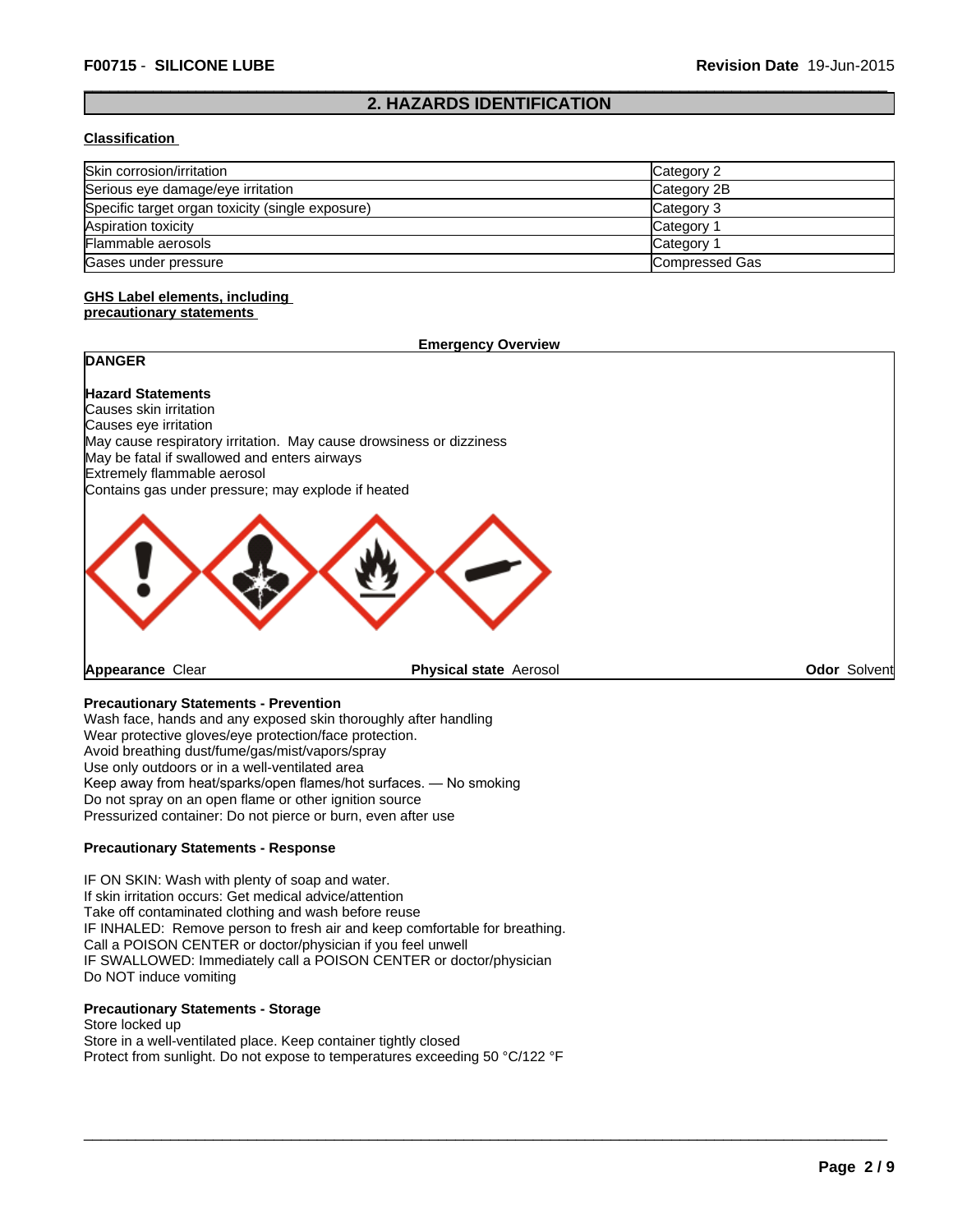#### **Precautionary Statements - Disposal**

Dispose of contents/container to an approved waste disposal plant

#### **Hazards not otherwise classified (HNOC)**

None

#### **Other information**

• Toxic to aquatic life with long lasting effects

0% of the mixture consists of ingredient(s) of unknown toxicity

# **3. COMPOSITION/INFORMATION ON INGREDIENTS**

| Chemical Name                  | <b>CAS-No</b> | Weight %* |
|--------------------------------|---------------|-----------|
| PROPANE/ISOBUTANE/N-BUTANE     | 68476-86-8    | 45-55     |
| <b>HFPTANF</b>                 | 64742-49-0    | $30-40$   |
| PETROLEUM DISTILLATES          | 64741-65-7    | $1 - 10$  |
| DIMETHYL POLYSILOXANE          | 63148-62-9    | $1 - 10$  |
| NAPHTHENIC OIL, SEVERLY HYDROT | 64742-52-5    | $1 - 10$  |

\*The exact percentage (concentration) of composition has been withheld as a trade secret.

# **4. FIRST AID MEASURES**

#### **First aid measures for different exposure routes**

| <b>General advice</b>                                                                                                                           | Avoid contact with eyes, skin, and clothing. Avoid breathing, vapors, mist, or gas.                                                                                             |  |  |
|-------------------------------------------------------------------------------------------------------------------------------------------------|---------------------------------------------------------------------------------------------------------------------------------------------------------------------------------|--|--|
| Eye contact                                                                                                                                     | Rinse thoroughly with plenty of water for at least 15 minutes. Consult a physician if irritation<br>persists.                                                                   |  |  |
| <b>Skin contact</b>                                                                                                                             | Wash off immediately with soap and plenty of water. Remove and wash contaminated<br>clothing before re-use. Get medical attention immediately if symptoms occur.                |  |  |
| <b>Inhalation</b>                                                                                                                               | Move to fresh air. If not breathing, give artificial respiration. If breathing has stopped,<br>contact emergency medical services immediately.                                  |  |  |
| Ingestion                                                                                                                                       | Do NOT induce vomiting. Call a physician immediately. Never give anything by mouth to an<br>unconscious person. Risk of product entering the lungs on vomiting after ingestion. |  |  |
| Most important symptoms/effects, acute and delayed                                                                                              |                                                                                                                                                                                 |  |  |
| <b>Main Symptoms</b><br>May cause skin and eye irritation. Inhalation causing Central Nervous System effects.<br>Ingestion causing lung damage. |                                                                                                                                                                                 |  |  |
|                                                                                                                                                 | Indication of immediate medical attention and special treatment needed, if necessary                                                                                            |  |  |
| Notes to physician                                                                                                                              | Treat symptomatically.                                                                                                                                                          |  |  |
|                                                                                                                                                 |                                                                                                                                                                                 |  |  |

# **5. FIRE-FIGHTING MEASURES**

 $\overline{\phantom{a}}$  ,  $\overline{\phantom{a}}$  ,  $\overline{\phantom{a}}$  ,  $\overline{\phantom{a}}$  ,  $\overline{\phantom{a}}$  ,  $\overline{\phantom{a}}$  ,  $\overline{\phantom{a}}$  ,  $\overline{\phantom{a}}$  ,  $\overline{\phantom{a}}$  ,  $\overline{\phantom{a}}$  ,  $\overline{\phantom{a}}$  ,  $\overline{\phantom{a}}$  ,  $\overline{\phantom{a}}$  ,  $\overline{\phantom{a}}$  ,  $\overline{\phantom{a}}$  ,  $\overline{\phantom{a}}$ 

#### **Suitable Extinguishing Media**

water fog. Dry chemical. Foam. Carbon dioxide (CO2). Cool containers / tanks with water spray.

**Unsuitable Extinguishing Media** Do not use a solid water stream as it may scatter and spread fire.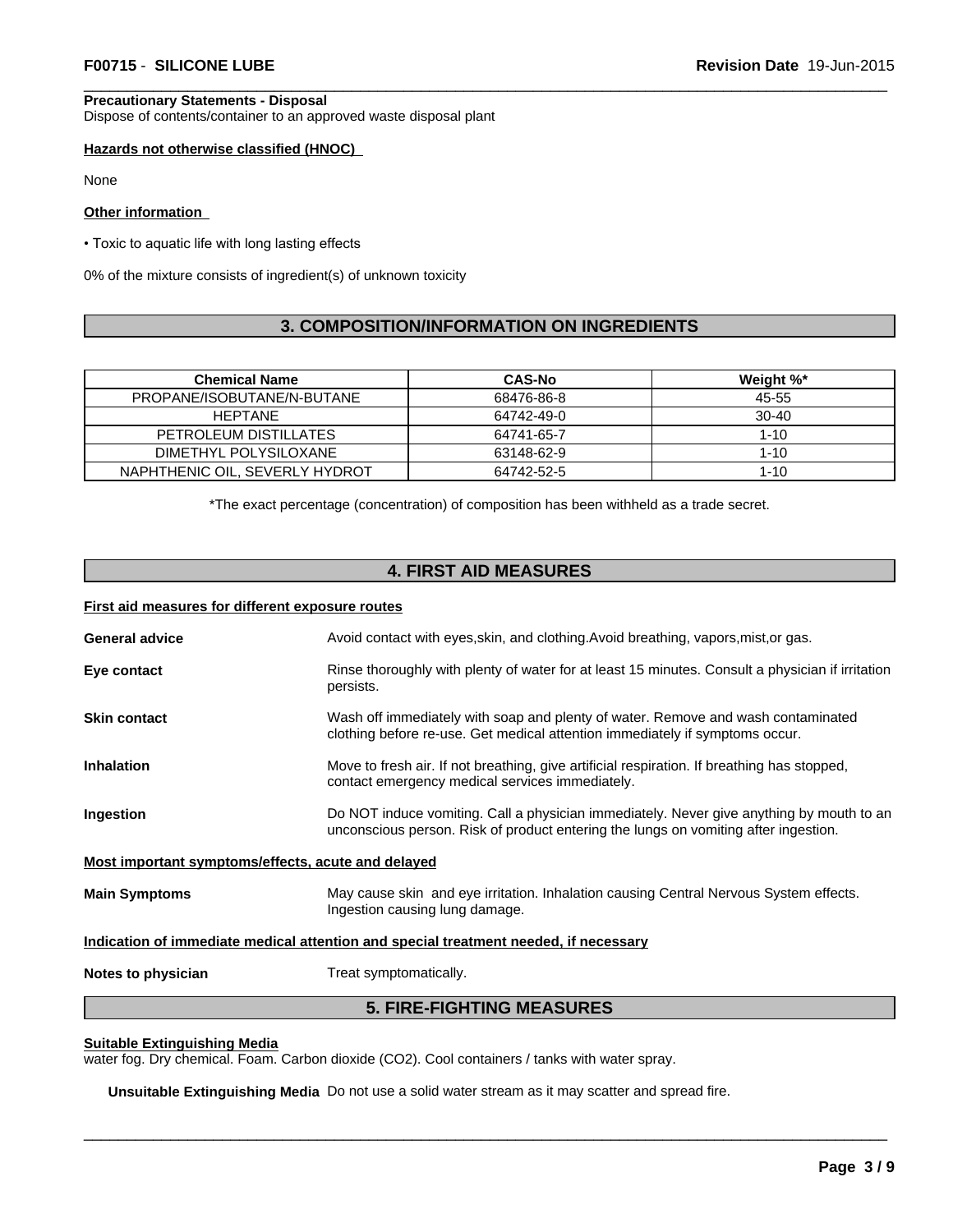# **Specific hazards arising from the chemical**

Flammable or extremely flammable aerosol. Container may burst in fire.

#### **Explosion Data Sensitivity to Mechanical Impact** none. **Sensitivity to Static Discharge** Yes.

#### **Protective Equipment and Precautions for Firefighters**

As in any fire, wear self-contained breathing apparatus pressure-demand, MSHA/NIOSH (approved or equivalent) and full protective gear. Use shielding to protect fire-fighters from bursting containers.

## **6. ACCIDENTAL RELEASE MEASURES**

|                                                                                                | Personal precautions, protective equipment and emergency procedures                                                                                                                                                                                                                                                                                                                                                                                       |  |  |
|------------------------------------------------------------------------------------------------|-----------------------------------------------------------------------------------------------------------------------------------------------------------------------------------------------------------------------------------------------------------------------------------------------------------------------------------------------------------------------------------------------------------------------------------------------------------|--|--|
| <b>Personal precautions</b>                                                                    | Use with adequate ventiliation to keep the exposure levels below the OELS.                                                                                                                                                                                                                                                                                                                                                                                |  |  |
| <b>Environmental precautions</b>                                                               |                                                                                                                                                                                                                                                                                                                                                                                                                                                           |  |  |
| <b>Environmental precautions</b>                                                               | Report spills as required by local and federal regulations.                                                                                                                                                                                                                                                                                                                                                                                               |  |  |
| Methods and materials for containment and cleaning up                                          |                                                                                                                                                                                                                                                                                                                                                                                                                                                           |  |  |
| <b>Methods for Containment</b>                                                                 | Prevent further leakage or spillage if safe to do so.                                                                                                                                                                                                                                                                                                                                                                                                     |  |  |
| Contain liquid and collect with an inter, non-combustible material.<br>Methods for cleaning up |                                                                                                                                                                                                                                                                                                                                                                                                                                                           |  |  |
|                                                                                                | <b>7. HANDLING AND STORAGE</b>                                                                                                                                                                                                                                                                                                                                                                                                                            |  |  |
| <b>Precautions for safe handling</b>                                                           |                                                                                                                                                                                                                                                                                                                                                                                                                                                           |  |  |
| Advice on safe handling                                                                        | Avoid contact with eyes. Avoid breathing vapors or mists. Contents under pressure. Do not<br>puncture or incinerate cans. Do not stick pin or any other sharp object into opening on top<br>of can. Avoid skin contact. Use with adequate ventilation. Keep container away from heat,<br>flames, and all other sources of ignition. Keep can away from all sources of electricity such<br>as electric motors and batteries. Do not spray on hot surfaces. |  |  |
| Conditions for safe storage, including any incompatibilities                                   |                                                                                                                                                                                                                                                                                                                                                                                                                                                           |  |  |
| <b>Technical measures/Storage</b><br>conditions                                                | Keep container tightly closed in a dry and well-ventilated place.                                                                                                                                                                                                                                                                                                                                                                                         |  |  |
| Incompatible products                                                                          | Store away from strong oxidizers and acids.                                                                                                                                                                                                                                                                                                                                                                                                               |  |  |
| <b>Aerosol Level</b>                                                                           | 3                                                                                                                                                                                                                                                                                                                                                                                                                                                         |  |  |

**8. EXPOSURE CONTROLS/PERSONAL PROTECTION**

#### **Control parameters**

#### **Exposure Guidelines** .

| <b>Chemical Name</b>       | <b>ACGIH TLV</b>         | <b>OSHA PEL</b>                      | <b>NIOSH IDLH</b>           |
|----------------------------|--------------------------|--------------------------------------|-----------------------------|
| PROPANE/ISOBUTANE/N-BUTANE | 74-98-6: TWA: 1000 ppm   | 74-98-6: TWA: 1000 ppm               | 74-98-6:IDLH: 2100 ppm      |
| 68476-86-8                 | 106-97-8: STEL: 1000 ppm | TWA: 1800 mg/m <sup>3</sup>          | TWA: 1000 ppm               |
|                            | 75-28-5: STEL: 1000 ppm  | (vacated) TWA: 1000 ppm              | TWA: $1800 \text{ mg/m}^3$  |
|                            |                          | (vacated) TWA: $1800 \text{ mg/m}^3$ | 106-97-8: TWA: 800 ppm      |
|                            |                          | 106-97-8: (vacated) TWA: 800         | TWA: 1900 mg/m <sup>3</sup> |
|                            |                          | ppm                                  | 75-28-5: TWA: 800 ppm       |
|                            |                          | (vacated) TWA: $1900 \text{ mg/m}^3$ | TWA: $1900 \text{ mg/m}^3$  |
|                            |                          |                                      |                             |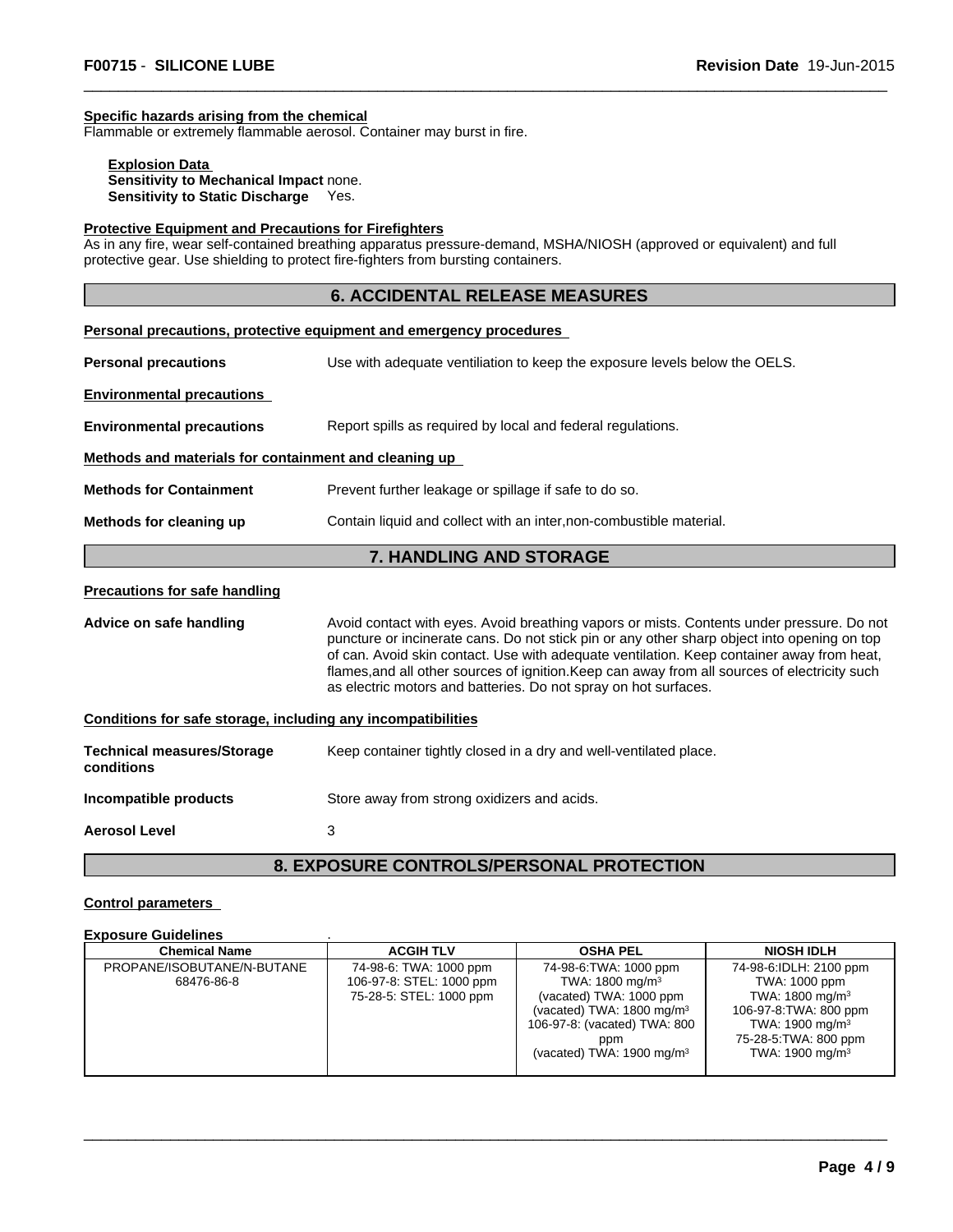| <b>F00715 - SILICONE LUBE</b>                                                                                                                                                    |                                                                                                                                                                                                                                                                                                                                  |              | <b>Revision Date 19-Jun-2015</b>                                                          |
|----------------------------------------------------------------------------------------------------------------------------------------------------------------------------------|----------------------------------------------------------------------------------------------------------------------------------------------------------------------------------------------------------------------------------------------------------------------------------------------------------------------------------|--------------|-------------------------------------------------------------------------------------------|
| <b>HEPTANE</b><br>64742-49-0                                                                                                                                                     | TLV: 400 ppm<br>STEL: 500 ppm                                                                                                                                                                                                                                                                                                    | TWA: 500 ppm |                                                                                           |
| ACGIH: (American Conference of Governmental Industrial Hygienists)<br>OSHA: (Occupational Safety & Health Administration)<br>NIOSH IDLH: Immediately Dangerous to Life or Health |                                                                                                                                                                                                                                                                                                                                  |              |                                                                                           |
| <b>Other Exposure Guidelines</b>                                                                                                                                                 | (11th Cir., 1992).                                                                                                                                                                                                                                                                                                               |              | Vacated limits revoked by the Court of Appeals decision in AFL-CIO v. OSHA, 965 F.2d 962  |
| <b>Exposure controls</b>                                                                                                                                                         |                                                                                                                                                                                                                                                                                                                                  |              |                                                                                           |
| <b>Engineering Measures</b>                                                                                                                                                      |                                                                                                                                                                                                                                                                                                                                  |              | Ventilation systems. Use adequate ventilation to keep the exposure levels below the OELs. |
| Individual protection measures, such as personal protective equipment                                                                                                            |                                                                                                                                                                                                                                                                                                                                  |              |                                                                                           |
| <b>Eye/Face Protection</b>                                                                                                                                                       | Safety glasses with side-shields.                                                                                                                                                                                                                                                                                                |              |                                                                                           |
| Skin and body protection                                                                                                                                                         | Chemical resistant apron. Protective gloves.                                                                                                                                                                                                                                                                                     |              |                                                                                           |
| <b>Respiratory protection</b>                                                                                                                                                    | If exposure limits are exceeded or irritation is experienced, NIOSH/MSHA approved<br>respiratory protection should be worn. Positive-pressure supplied air respirators may be<br>required for high airborne contaminant concentrations. Respiratory protection must be<br>provided in accordance with current local regulations. |              |                                                                                           |
| <b>Hygiene measures</b>                                                                                                                                                          | Handle in accordance with good industrial hygiene and safety practice.                                                                                                                                                                                                                                                           |              |                                                                                           |
|                                                                                                                                                                                  |                                                                                                                                                                                                                                                                                                                                  |              |                                                                                           |

# **9. PHYSICAL AND CHEMICAL PROPERTIES**

# **Physical and chemical properties**

| <b>Physical state</b>                                          | Aerosol                  |                       |                          |
|----------------------------------------------------------------|--------------------------|-----------------------|--------------------------|
| Appearance                                                     | Clear                    | Odor                  | Solvent                  |
| Color                                                          | clear                    | <b>Odor Threshold</b> | No information available |
| <b>Property</b>                                                | Values                   | Remarks • Methods     |                          |
| рH                                                             | No information available |                       |                          |
| Melting/freezing point                                         | No information available |                       |                          |
| <b>Boiling point/boiling range</b>                             | No information available |                       |                          |
| <b>Flash Point</b>                                             | $-96.4 °C$ / $-141 °F$   | Based on propellant   |                          |
| <b>Evaporation rate</b>                                        | No information available |                       |                          |
| Flammability (solid, gas)                                      | No information available |                       |                          |
| <b>Flammability Limits in Air</b>                              |                          |                       |                          |
| upper flammability limit                                       | No information available |                       |                          |
| lower flammability limit                                       | No information available |                       |                          |
| Vapor pressure                                                 | No information available |                       |                          |
| Vapor density                                                  | No information available |                       |                          |
| <b>Specific Gravity</b>                                        | 0.648                    |                       |                          |
| <b>Water solubility</b>                                        | Practically insoluble    |                       |                          |
| Partition coefficient: n-octanol/waterNo information available |                          |                       |                          |
| <b>Autoignition temperature</b>                                | No information available | Not applicable        |                          |
| <b>Decomposition temperature</b>                               | No information available |                       |                          |
| <b>Viscosity</b>                                               | No information available |                       |                          |
| <b>Explosive properties</b>                                    | No information available |                       |                          |
| <b>Other information</b>                                       |                          |                       |                          |
| <b>VOC Content(%)</b>                                          | 94                       |                       |                          |
|                                                                |                          |                       |                          |

# **10. STABILITY AND REACTIVITY**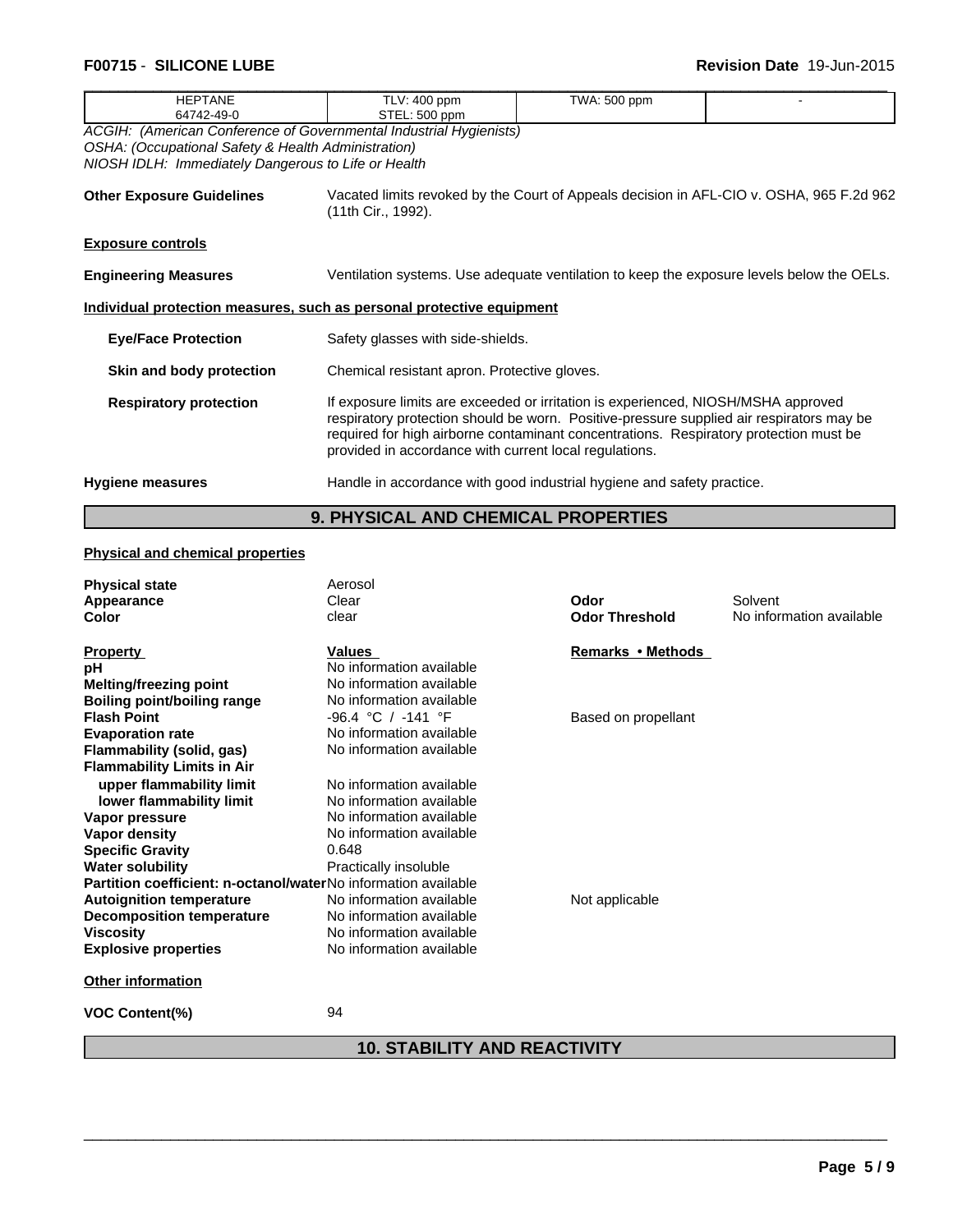**Reactivity**  No data available

#### **Chemical stability**

Stable under recommended storage conditions.

#### **Possibility of hazardous reactions**

None under normal processing.

#### **Conditions to Avoid**

Extremes of temperature and direct sunlight.

#### **Incompatible Materials**

Store away from strong oxidizers and acids.

#### **Hazardous Decomposition Products**

Carbon oxides.

#### **11. TOXICOLOGICAL INFORMATION**

#### **Information on likely routes of exposure**

| <b>Product Information</b> | Product does not present an acute toxicity hazard based on known information                                         |
|----------------------------|----------------------------------------------------------------------------------------------------------------------|
| <b>Inhalation</b>          | Exposure to high vapour concentrations may cause nervous systems effects such as<br>headache, nausea, and dizziness. |
| Eye contact                | Irritating to eyes.                                                                                                  |
| <b>Skin contact</b>        | Irritating to skin. Prolonged skin contact may defat the skin and produce dermatitis.                                |
| <b>Ingestion</b>           | Not acutely toxic. Aspiration into the lungs during swallowing may cause serious lung<br>damage which may be fatal.  |

#### **Component Information**

| <b>Chemical Name</b>                        | LD50 Oral            | LD50 Dermal             | <b>LC50 Inhalation</b> |
|---------------------------------------------|----------------------|-------------------------|------------------------|
| <b>HEPTANE</b>                              | $>$ 5000 mg/kg (Rat) | $>$ 3160 mg/kg (Rabbit) | = 73680 ppm (Rat) 4 h  |
| 64742-49-0                                  |                      |                         |                        |
| <b>IPETROLEUM DISTILLATES</b><br>64741-65-7 | $>$ 7000 mg/kg (Rat) | $>$ 2000 mg/kg (Rabbit) | >5.04 mg/L (Rat)4 h    |

#### **Information on toxicological effects**

**Symptoms** Symptoms of overexposure may be headache,dizziness, tiredness, nausea, and vomiting. Irritating to eyes and skin. Prolonged or repeated exposure may cause dermatitis. Aspiration into the lungs during swallowing may cause serious lung damage which may be fatal.

### **Delayed and immediate effects as well as chronic effects from short and long-term exposure**

| <b>Skin corrosion/irritation</b> | Irritating to skin.                                                       |
|----------------------------------|---------------------------------------------------------------------------|
| Eye damage/irritation            | Irritating to eyes.                                                       |
| <b>Sensitization</b>             | No information available.                                                 |
| <b>Germ Cell Mutagenicity</b>    | No information available.                                                 |
| Carcinogenicity                  | There are no known carcinogenic chemicals in this product.                |
| <b>Reproductive toxicity</b>     | The ingredients are not reproductive hazards.                             |
| Specific target organ systemic   | May cause drowsiness and dizziness.                                       |
| toxicity (single exposure)       |                                                                           |
| Specific target organ systemic   | No information available.                                                 |
| toxicity (repeated exposure)     |                                                                           |
| <b>Chronic toxicity</b>          | Intentional misuse by deliberately concentrating and inhaling contents ma |
|                                  | fetal. Okazais kudas saaksa skuss kas kasa saasaisted uutkimeendas kasu   |

Intertional median median<br>By deliberation fatal. Chronic hydrocarbon abuse has been associated with irregular heart rhythms and potential cardiac arrest. Prolonged skin contact may defat the skin and produce dermatitis.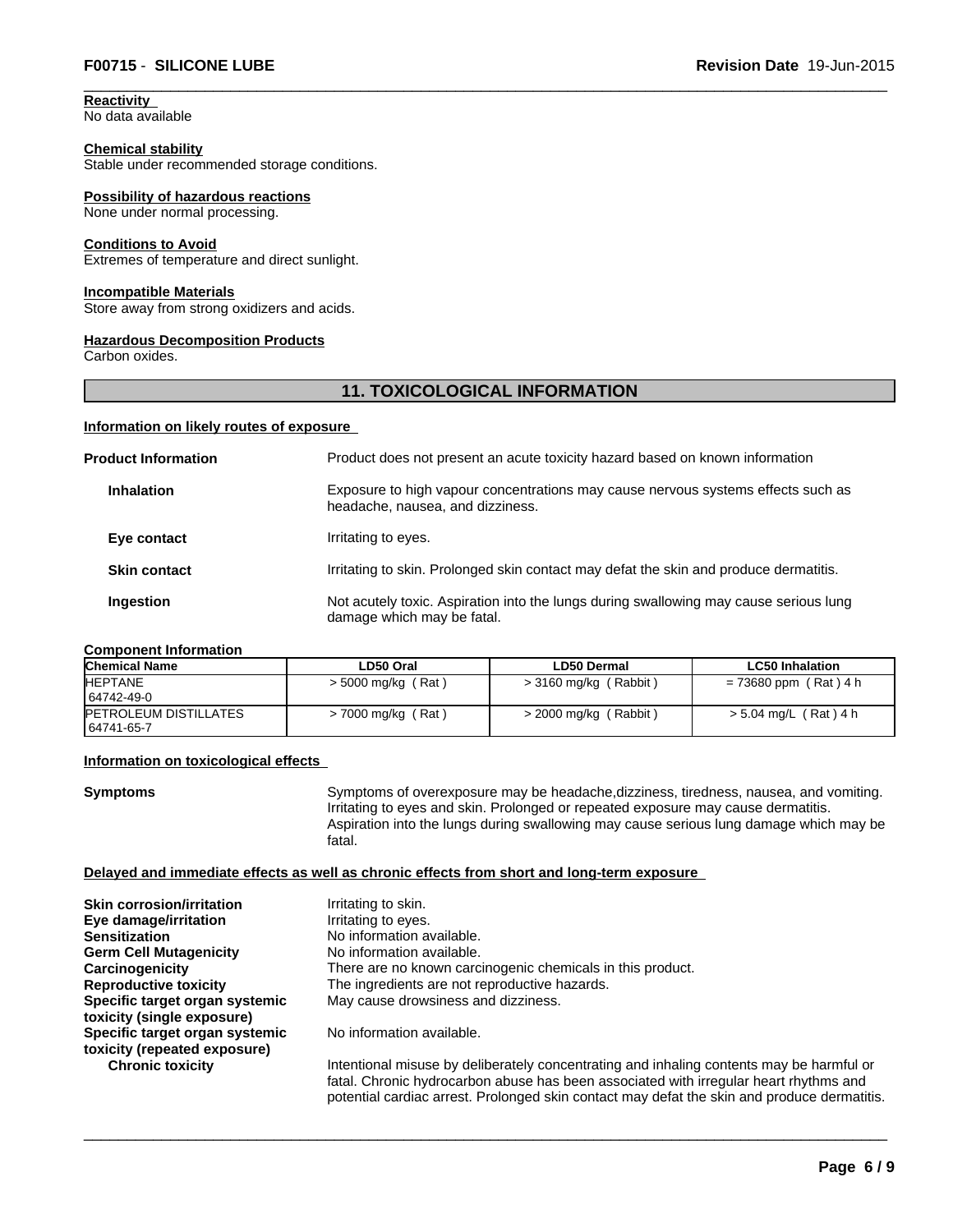### **Target Organ Effects** Blood, Central nervous system, Eyes, Hematopoietic System, Kidney, Liver, Respiratory

system, Skin, Central Vascular System (CVS), Peripheral Nervous System (PNS). **Aspiration hazard** May be fatal if swallowed and enters airways.

**Numerical measures of toxicity - Product Information** 

**Unknown Acute Toxicity** 0% of the mixture consists of ingredient(s) of unknown toxicity

#### **The following values are calculated based on chapter 3.1 of the GHS document** .

**ATEmix (oral)** 16011 mg/kg<br>**ATEmix (dermal)** 41413 mg/kg **ATEmix (dermal)** 41413 mg<br>**ATEmix (inhalation-dust/mist)** 56.5 mg/l **ATEmix (inhalation-dust/mist)** 56.5 mg/l **ATEmix (inhalation-vapor)** 

# **12. ECOLOGICAL INFORMATION**

### **Ecotoxicity**

| <b>Chemical Name</b>                                   | <b>Toxicity to algae</b>                                  | <b>Toxicity to fish</b>                   | <b>Toxicity to</b><br>microorganisms | Toxicity to daphnia and<br>other aquatic invertebrates |
|--------------------------------------------------------|-----------------------------------------------------------|-------------------------------------------|--------------------------------------|--------------------------------------------------------|
| PROPANE/ISOBUTANE/N-  <br><b>BUTANE</b><br>68476-86-8  |                                                           |                                           |                                      |                                                        |
| <b>PETROLEUM DISTILLATES</b><br>64741-65-7             | 30000 mg/L EC50<br>Pseudokirchneriella<br>subcapitata 72h |                                           |                                      | 2 mg/L LC50 Mysidopsis<br>bahia 48h                    |
| NAPHTHENIC OIL,<br><b>SEVERLY HYDROT</b><br>64742-52-5 |                                                           | 5000 mg/L LC50<br>Oncorhynchus mykiss 96h |                                      | 1000 mg/L EC50 Daphnia<br>magna 48h                    |

#### **Persistence and degradability**

No information available.

#### **Bioaccumulation**

No information available.

| <b>Chemical Name</b>       | Pow<br>loa |
|----------------------------|------------|
| PROPANE/ISOBUTANE/N-BUTANE | د.ء        |
| 68476-86-8                 |            |

**Other adverse effects** No information available

# **13. DISPOSAL CONSIDERATIONS**

| <b>Waste treatment</b> |  |
|------------------------|--|
|                        |  |

| <b>Waste Disposal Methods</b> | Dispose of in accordance with federal, state, and local regulations. |
|-------------------------------|----------------------------------------------------------------------|
|-------------------------------|----------------------------------------------------------------------|

**Contaminated packaging** Do not re-use empty containers.

# **14. TRANSPORT INFORMATION**

**CONSUMER COMMODITY ORM-D** or LIMITED QUANTITY

**IATA** UN1950, AEROSOLS, FLAMMABLE, 2.1, LTD. QTY.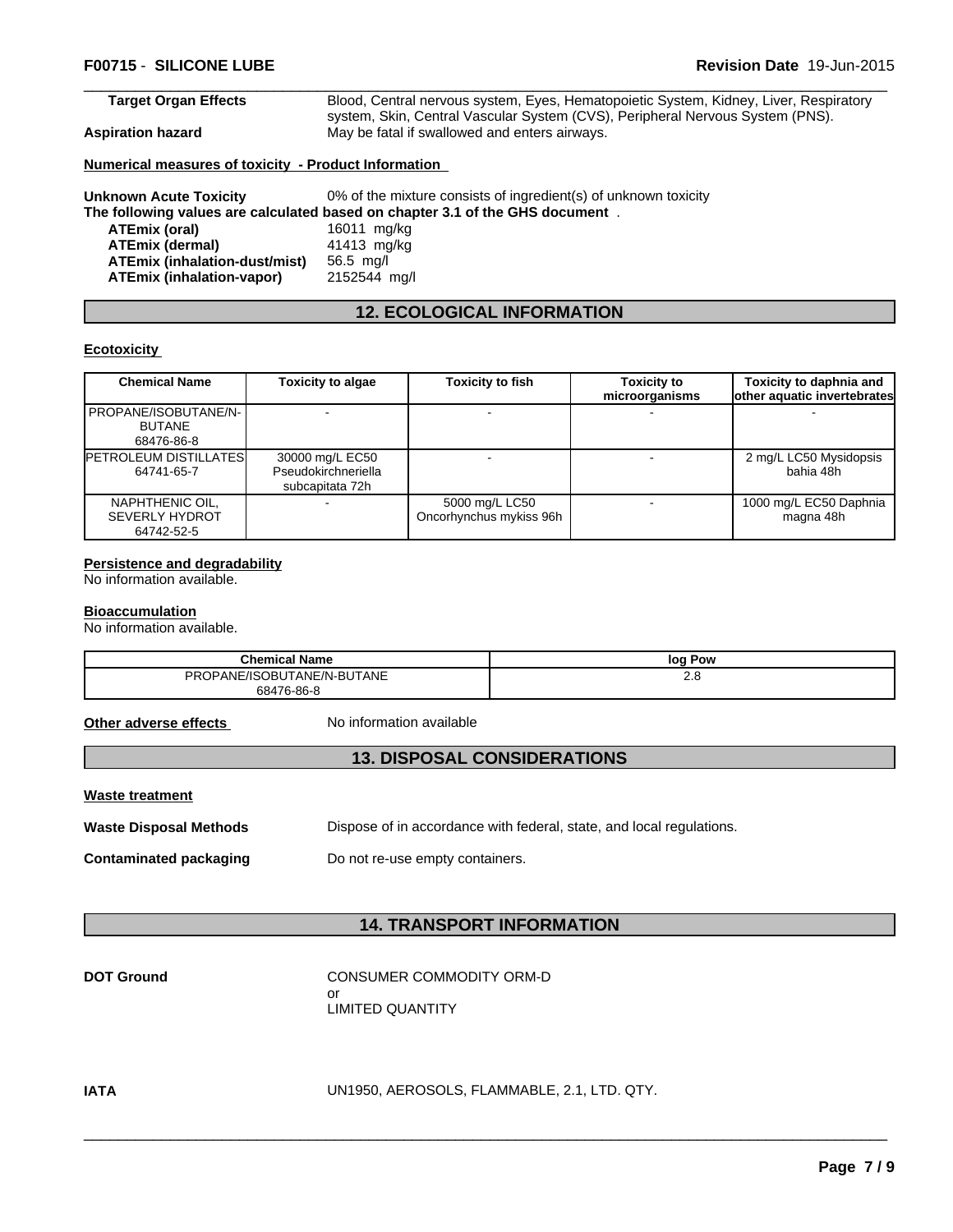**IMDG** UN1950, AEROSOLS, 2.1, LTD. QTY.

# **15. REGULATORY INFORMATION**

#### **International Inventories**

| <b>Chemical Name</b>                     | <b>TSCA</b> | <b>DSL/NDSL</b> | <b>EINECS/ELI</b> I<br><b>NCS</b> | <b>ENCS</b> | <b>IECSC</b> | <b>KECL</b>       | <b>PICCS</b> | <b>AICS</b>       |
|------------------------------------------|-------------|-----------------|-----------------------------------|-------------|--------------|-------------------|--------------|-------------------|
| PROPANE/ISOBUTA<br>NE/N-BUTANE           | х           |                 |                                   | Not listed  | ∧            | $\checkmark$      |              | $\sqrt{}$<br>́    |
| <b>HEPTANE</b>                           |             |                 |                                   |             |              |                   |              |                   |
| <b>PETROLEUM</b><br><b>DISTILLATES</b>   | X           |                 | ⌒                                 |             | ́            | $\check{ }$<br>⋏  |              | $\checkmark$<br>⌒ |
| <b>DIMETHYL</b><br>POLYSILOXANE          | v           |                 | Not listed                        | x           |              | $\checkmark$<br>◠ |              | $\cdot$           |
| NAPHTHENIC OIL,<br><b>SEVERLY HYDROT</b> | X           |                 | ∧                                 |             | ́            | $\check{ }$<br>⌒  |              | ⌒                 |

#### **Legend:**

**TSCA** - United States Toxic Substances Control Act Section 8(b) Inventory

**DSL/NDSL** - Canadian Domestic Substances List/Non-Domestic Substances List

**EINECS/ELINCS** - European Inventory of Existing Commercial Chemical Substances/EU List of Notified Chemical Substances

**ENCS** - Japan Existing and New Chemical Substances

**CHINA** - China Inventory of Existing Chemical Substances

**KECL** - Korean Existing and Evaluated Chemical Substances

**PICCS** - Philippines Inventory of Chemicals and Chemical Substances

**AICS** - Australian Inventory of Chemical Substances

### **U.S. Federal Regulations**

#### **SARA 313**

Section 313 of Title III of the Superfund Amendments and Reauthorization Act of 1986 (SARA). This product contains a chemical or chemicals which are subject to the reporting requirements of the Act and Title 40 of the Code of Federal Regulations, Part 372:

| SARA 311/312 Hazard Categories |     |
|--------------------------------|-----|
| <b>Acute Health Hazard</b>     | Yes |

| .   |
|-----|
| Yes |
| Yes |
| Yes |
| no  |
|     |

# **Clean Water Act**

This product does not contain any substances regulated as pollutants pursuant to the Clean Water Act (40 CFR 122.21 and 40 CFR 122.42).

#### **CERCLA**

This material, as supplied, does not contain any substances regulated as hazardous substances under the Comprehensive Environmental Response Compensation and Liability Act (CERCLA) (40 CFR 302) or the Superfund Amendments and Reauthorization Act (SARA) (40 CFR 355). There may be specific reporting requirements at the local, regional, or state level pertaining to releases of this material.

 $\overline{\phantom{a}}$  ,  $\overline{\phantom{a}}$  ,  $\overline{\phantom{a}}$  ,  $\overline{\phantom{a}}$  ,  $\overline{\phantom{a}}$  ,  $\overline{\phantom{a}}$  ,  $\overline{\phantom{a}}$  ,  $\overline{\phantom{a}}$  ,  $\overline{\phantom{a}}$  ,  $\overline{\phantom{a}}$  ,  $\overline{\phantom{a}}$  ,  $\overline{\phantom{a}}$  ,  $\overline{\phantom{a}}$  ,  $\overline{\phantom{a}}$  ,  $\overline{\phantom{a}}$  ,  $\overline{\phantom{a}}$ 

### **U.S. State Regulations**

#### **California Proposition 65**

No warning required.